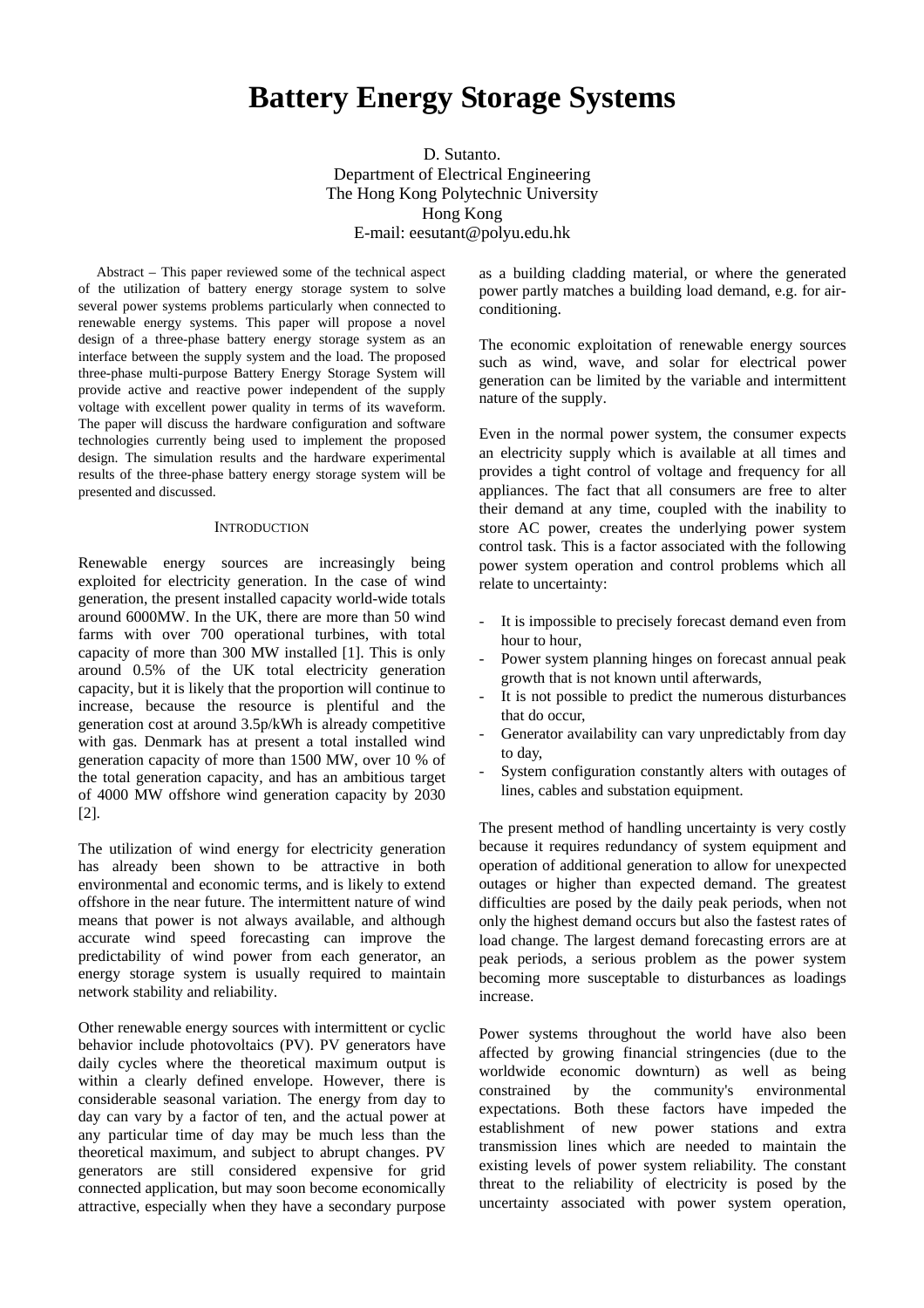namely, the continually varying loads and the numerous perturbations and disturbances to the power system, sometimes even lead to serious interruptions. As an example, the extensive system collapse which interrupted New York in 1977, was costed at \$US350 million, 20% of the value of New York's electrical network [3].

The conventional capital intensive approach for achieving reliability of supply had required long term financial decisions that are no longer possible with the uncertain rates of electricity demand growth coupled to the prevailing world economic uncertainties. The present situation undermines system security as well as reliability of supply to consumers so there is need for a new approach which would be able to reduce uncertainty.

Although there are different aspects to power system uncertainty, the main problem is set by the difficulty of demand forecasting. Demand forecasting has two aspects, short term for day to day operation and the annual peak demand on which the major cost commitments, both capital and operational, are focussed in the continuing development of the power system. Daily peak periods, because of their short duration, are associated with only a small amount of the daily energy consumption, even on the day of annual peak demand.

This paper explores the ramifications of introducing fast responding battery energy storage systems into in the power systems containing renewable distributed energy resources which, with sufficient capacity and rating, could remove the uncertainty in the intermittent nature of the renewable energy resources as well as the uncertainty due to forecasting the annual peak demand.

Energy storage can address these problems, by smoothing the net power supplied to the grid, or by enabling the energy to be stored and dispatched later (for example to supply peak demands), thus giving a higher value to the generated power.

They would also benefit the day to day operation by curtailing the fastest demand variations, particularly at the daily peak periods.

The paper will also discuss the hardware configuration and software technologies currently being used to implement some of the above objectives, in particular, the fast control of active and reactive power demand and generation when a Battery Energy Storage System is connected to the grid.

The proposed three-phase multi-purpose Battery Energy Storage System will provide active and reactive power independent of the supply voltage with excellent power quality in terms of its waveform.

## PROPOSED THREE PHASE BATTERY ENERGY STORAGE (BESS) SYSTEMS

*A. BESS Configuration* 

Figure 1 shows a three-phase implementation of the proposed BESS system connected with the utility grid. The ac system is a three-phase four-wire star system, with 110 V line to line voltage. The BESS is connected to the ac utility grid through three inductors and an isolating three-phase transformer.



The system consists of a battery bank, power conversion system, the electrical interface devices and the AC system model was simulated before the actual implementation of the actual circuit in the laboratory.

After confirmation of the system operation by simulation, the system was built and the control system was implemented using DSP. Various experiments have been carried out to show the multi-functional capabilities of the BESS.

### *B. Simulation Results*

Three control circuits to control the magnitude and phase of three individual currents based on hysteresis current control have been simulated using the BESS circuit shown in Figure 1. This technique aims to control the three-phase system source current very close to the reference threephase sinusoidal current. A hysteresis band of 0.5A has been used. Figure 2(a) shows the circuit diagram of the control circuit for one phase. The input signal  $V_e$ (proportional to the actual current signal) is applied to the inverting input. At the non-inverting input the reference voltage  $v_{ref}$  is given by the voltage divider principle to be:

$$
v_{ref} = v_o R / (R + R_f) = kv_o
$$

The output  $v_0$  is ideally one of the saturation levels  $\pm$ VCC. Thus,  $v_{ref}$  has one of two levels  $\pm kVCC$ .

If the error signal  $v_0$  is greater than the reference signal  $v_{ref}$ , the output  $v_0$  goes negative. In this application the negative output –VCC is to be a gate signal that will lead to a change (less positive) of the error signal  $v_e$ . When the error signal  $v_e$  is negative and less than the reference signal  $v_{ref}$  (at present  $-kVCC$ ) the comparator output shifts states to  $v_0$  = +VCC and the reference signal becomes  $v_{ref}$  = kVCC. The reference signal remains at +kVCC until the error signal  $v_e$  is greater than  $v_{ref}$ , at which point the cycle repeats. While the comparator output is  $v_0 = +VCC$ , the output is to be a gate signal that will lead to a change (less negative) in the error signal. Figure 2(b) shows how the error signal as a function of time is transformed by the comparator to a square-wave output. The negative output voltage  $v_0$  becomes the gate signal to keep switch Sw.1 of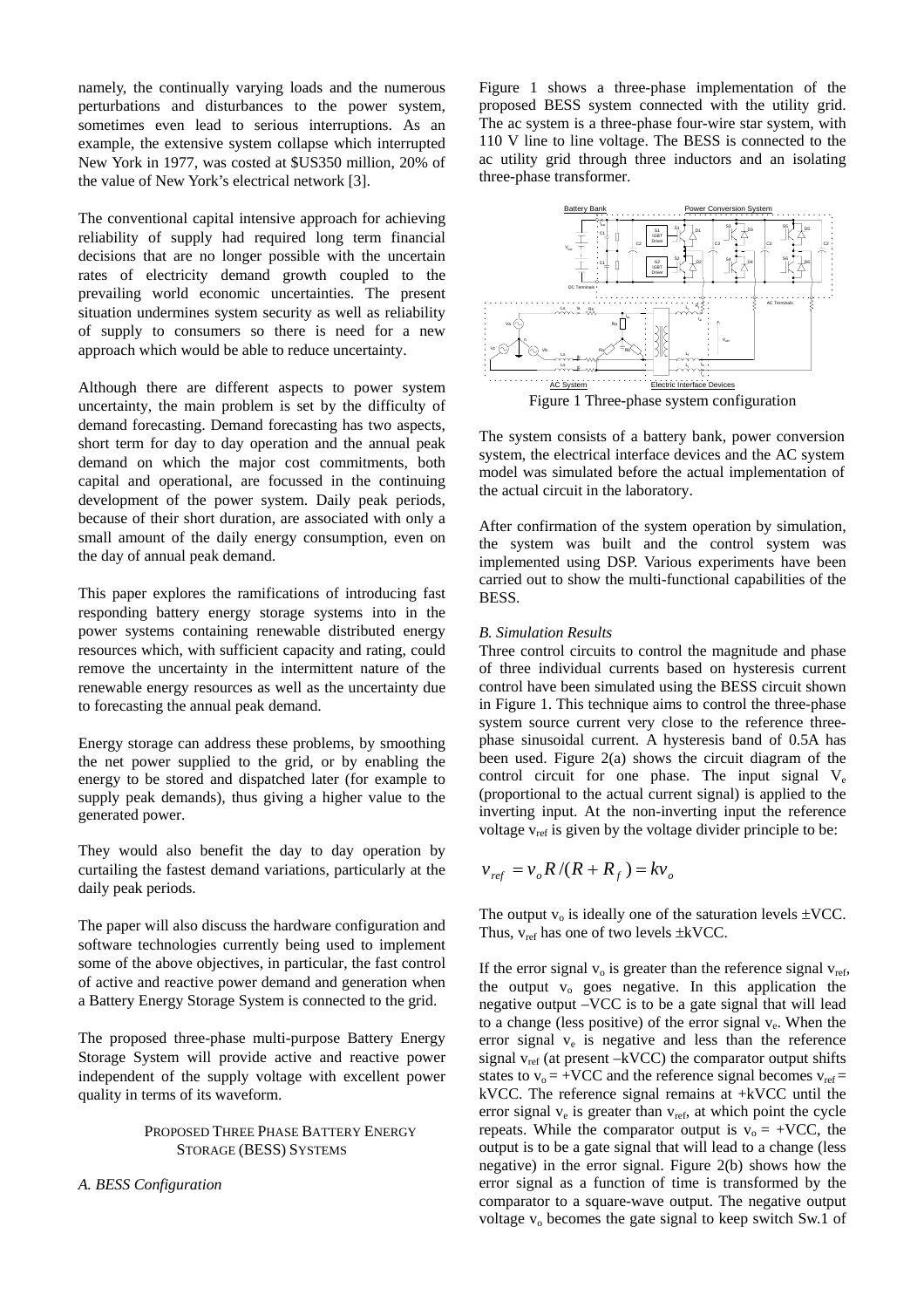the inverter in the on-state. The positive output voltage  $v_0$ is used to maintain switch Sw.2 on.



Figure 2 PWM with band tolerance (a) comparator; (b) input and output signals.

Based on this technique, the whole BESS system is implemented and the simulated results are shown in Figure 3. The simulation results are based on a BESS with the following parameters:  $V_{\text{bat}}=230 \text{ V}; V_{\text{an}}=65.5 \text{ V}_{\text{(rms)}}; L_{\text{s}}=1 \text{ m}$ H; R<sub>s</sub>=0.01 Ω; L<sub>f</sub>=8m H; R<sub>f</sub>=0.01 Ω; R<sub>L</sub>=20 Ω; L<sub>L</sub>=40m H. These results will be compared later with the experimental results described in the next Section.

Figures  $3(a)-(e)$  show the simulation results when the system is normally operated with BESS controlling the ac source current, which is in phase with the phase voltage. The system is inductively loaded with the load current slightly less than the controlled source current.

Figures 3(a) and (b) show the line- and phase-voltage at the point of common coupling between the BESS and the ac utility grid.. Figures  $3(c)$ , (d) and (e) show the source current, the inverter current and the load current in phase-A. The magnitude and phase of the source current is controlled at 2.83  $A_{(rms)}$  and in phase with the phase voltage. It can be observed that the source current is equal to the sum of the inverter and the load currents. Figures 3(f) and (g) show the battery voltage and the battery current, and since the sign of battery current is positive, the current is flowing into (charging) the battery. This is because the source current is controlled to be slightly higher than the load current. By controlling the source current magnitude and phase at appropriate level during the day and at night, the battery state-of-charge can be controlled to be always optimum when required.





Figure 3 Simulation results (a) Line Voltage,  $V_{ab}$ ; (b) Phase Voltage,  $V_{an}$ ; (c) Source Current,  $I_a$ ; (d) Inverter Current,  $I_{ai}$ ; (e) Load Current,  $I_{aL}$ ; (f) Battery Voltage,  $V_{bat}$ ; (g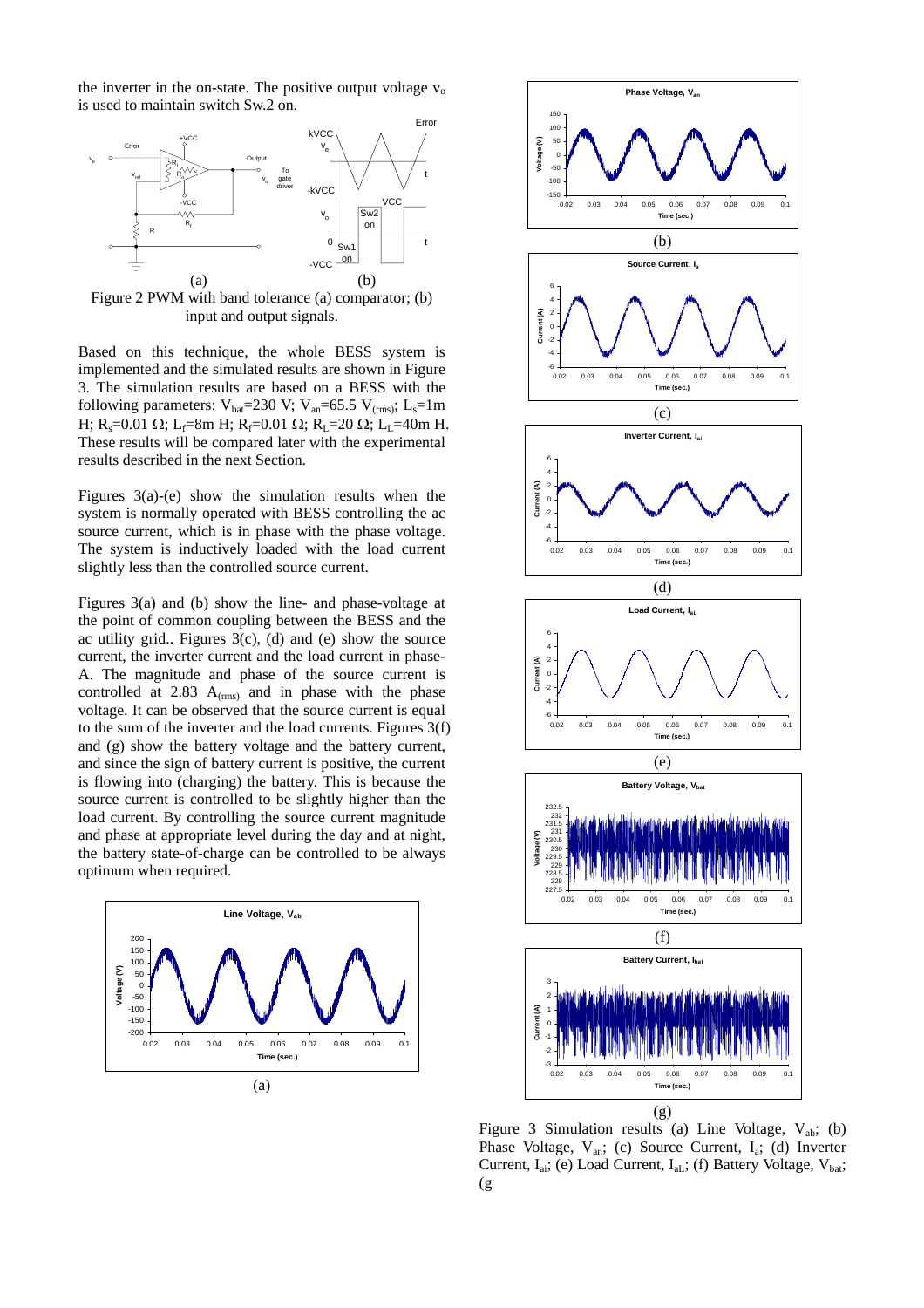#### *C. Experimental Results*

Having confirmed that the three-phase BESS and its control system are operating properly through simulation, the actual three-phase BESS is then implemented in the laboratory. To compare the simulation and laboratory results, the same three-phase experiment as described in Section 2.2 is initially carried out. The corresponding experimental results to those given in Figures 3(a)-(i) are shown in Figures  $4(a)-(g)$ .

Comparing Figures  $3(a)$ -(b) with Figures  $4(a)$ -(b), very similar results are shown. Both the line voltages and the phase voltages measured at the point of common coupling show high frequency components but no low harmonics are present. More spikes can be seen in the experimental results, but this is expected. Both voltages comprise fundamental frequency and high order harmonics, which can be filtered easily by the line inductance and system transformers. In Figure 4(c), the source current is controlled at the desired value, which is very close to that shown in Figure 3(c). With nearly the same load, both the inverter currents as shown in Figures 3(d) and 4(d) are almost the same, the difference can be attributed to the slightly lower load current in the actual implementation. In Figures 4(f)-(g), the battery voltage and current are shown. As compared with that in Figures 3(f)-(f), the battery current is having larger ripple than that in Figure 4(g), since the battery model assumes that there is no line inductance between the battery and the inverter.











Figure 4 Experimental results (a) Line Voltage,  $V_{ab}$ ; (b) Phase Voltage, V<sub>an</sub>; (c) Inverter Line Voltage, V<sub>abi</sub>; (d) Inverter Phase Voltage, V<sub>ani</sub>; (e) Source Current, I<sub>a</sub>; (f) Inverter Current,  $I_{ai}$ ; (g) Load Current,  $I_{aL}$ ; (h) Battery Voltage,  $V_{\text{bat}}$ ; (i) Battery Current,  $I_{\text{bat}}$ .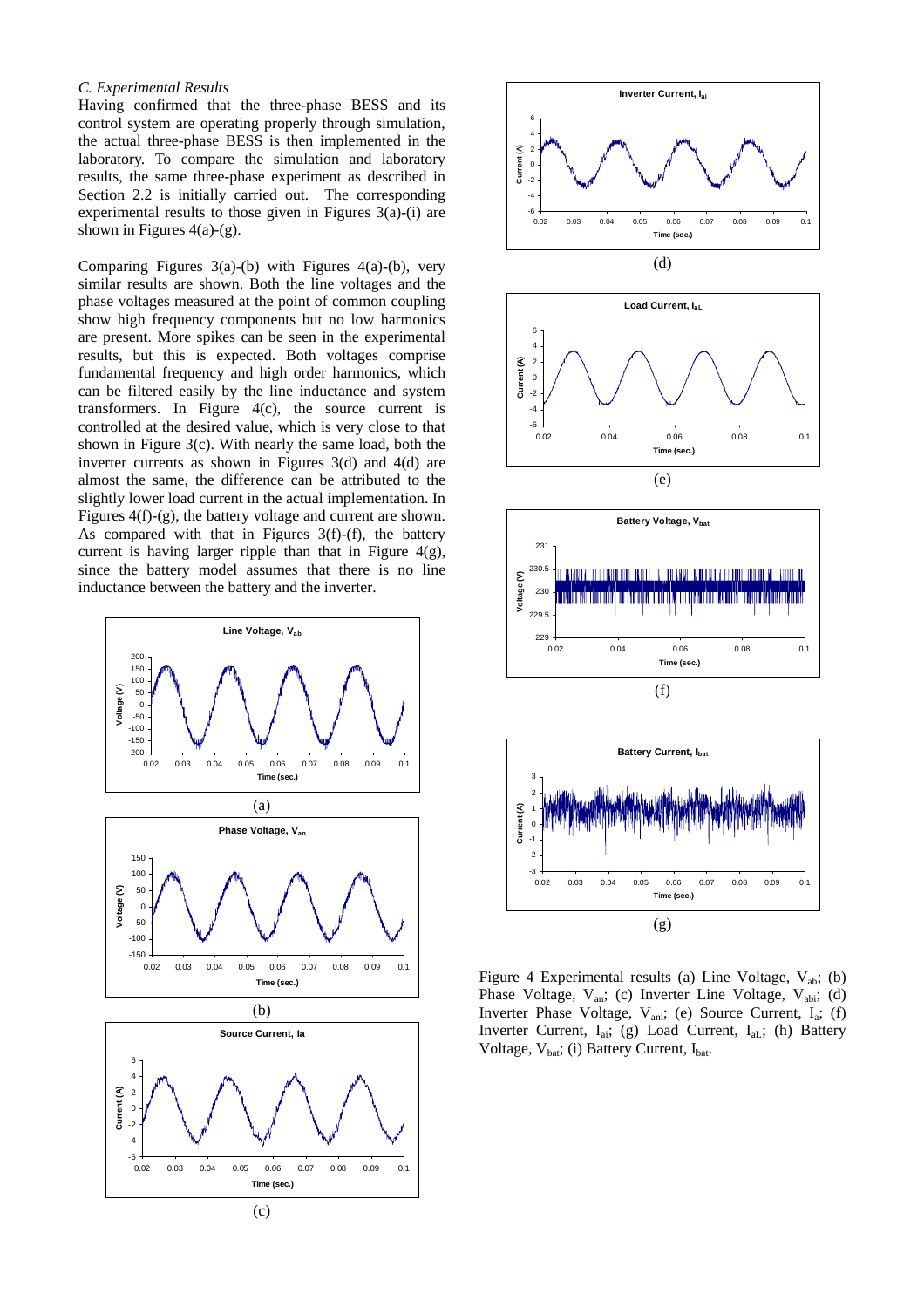#### *D. Load leveling*

The sizing of the BESS energy is given by the time integration of the load curve at which the energy of the battery is being used during the peak shaving operation. It is important to ensure that for a forecasted load curve, a calculation is carried out of the expected amount of energy that can be charged at night, so that sufficient amount of energy can be provided to reduce the peak load to a required value. The timing of the operation of the BESS has therefore to be planned ahead, otherwise there will not be enough energy to reduce the peak load at a later time. For example, Figure 5(a) shows that the BESS has been used extensively from 9 am to 1 pm to control the grid power, at 500W, and as a result it has no more energy to control the load after 1 pm. As a result, the maximum demand will now be 1100W for the whole of the month. It would be better to start the operation of the BESS at 10am, as shown in Figure 5(b), say to control the maximum demand at 900W, and hence allowing it to have control throughout the day to ensure that the 900W maximum demand is not exceeded. So, good estimation of the battery state-of-charge (SOC) is very important for the daily BESS schedule (i.e. 24 hours).

It is well known that the open circuit battery voltage,  $V_{\text{soc}}$ , can provide reliable information about the remaining energy stored in the battery. Figure 6 shows the waveform of the open circuit battery voltage at constant current discharge conditions. Since the voltage for the fully charged battery bank and for the end of discharge is equal to 257.64 V (2.26 x 3 x 38) and 199.5 V respectively. According to these voltages, the state-of-charge of battery can be estimated as 100 % at  $V_{\text{soc}} = 257.64 \text{ V}$  and 0 % at  $V_{\text{soc}}$  = 199.5 V. The calculated  $V_{\text{soc}}$  is monitored at all time to prevent the battery from over-charge or over-discharge consequently damaging the battery cells and may cause BESS outage.



Figure 5 (a) Battery State-Of-Charge; (b) Adjusted Daily Load Curve



Figure 6 Battery open circuit voltage

Figure 7 shows a possible application of the BESS, where BESS absorbs power at night, and the energy is then released at day-time during heavy load condition. In this mode of operation, as far as the utility is concerned, the load is constant through the whole 24-hour period. In reality, the size of the BESS is quite small compared to the load demand and therefore, the requirement is usually to reduce the maximum demand to a specified value and let the grid power varied at times when the load is below this value, but control is applied only when the load demand exceeds the specified value. The load factor can therefore be greatly improved. Depending on the shape of the load peaks, and the tariff situation reasonable load reductions ranging from 5 % to 15 % of the peak load for peaking periods shorter than 3 hours are possible.



Figure 7 Daily Load Curve

#### *E. Damping Load Fluctuation*

Figures 8(a)-(b) show the effect of three-phase load fluctuation on the power system. As the load current magnitude varies, the supply current and hence the voltage at the point of common coupling vary and this can cause voltage flicker to the neighboring load. When the BESS is connected to the power system, the BESS guarantees rock solid control of the supply current as shown in Figure 8(b). As the load fluctuates, the supply current remains constant and unaffected by the load fluctuations.

Figure 9(a) shows the phase voltage,  $V_{an}$ , of the system captured in a 8-second period. Even with the significant load fluctuation, as shown in Figure 9(c), the source current (in Figure 9(b)) is still being controlled at a constant level. All the variation in the load current are compensated by the inverter current as shown in Figure 9(d).